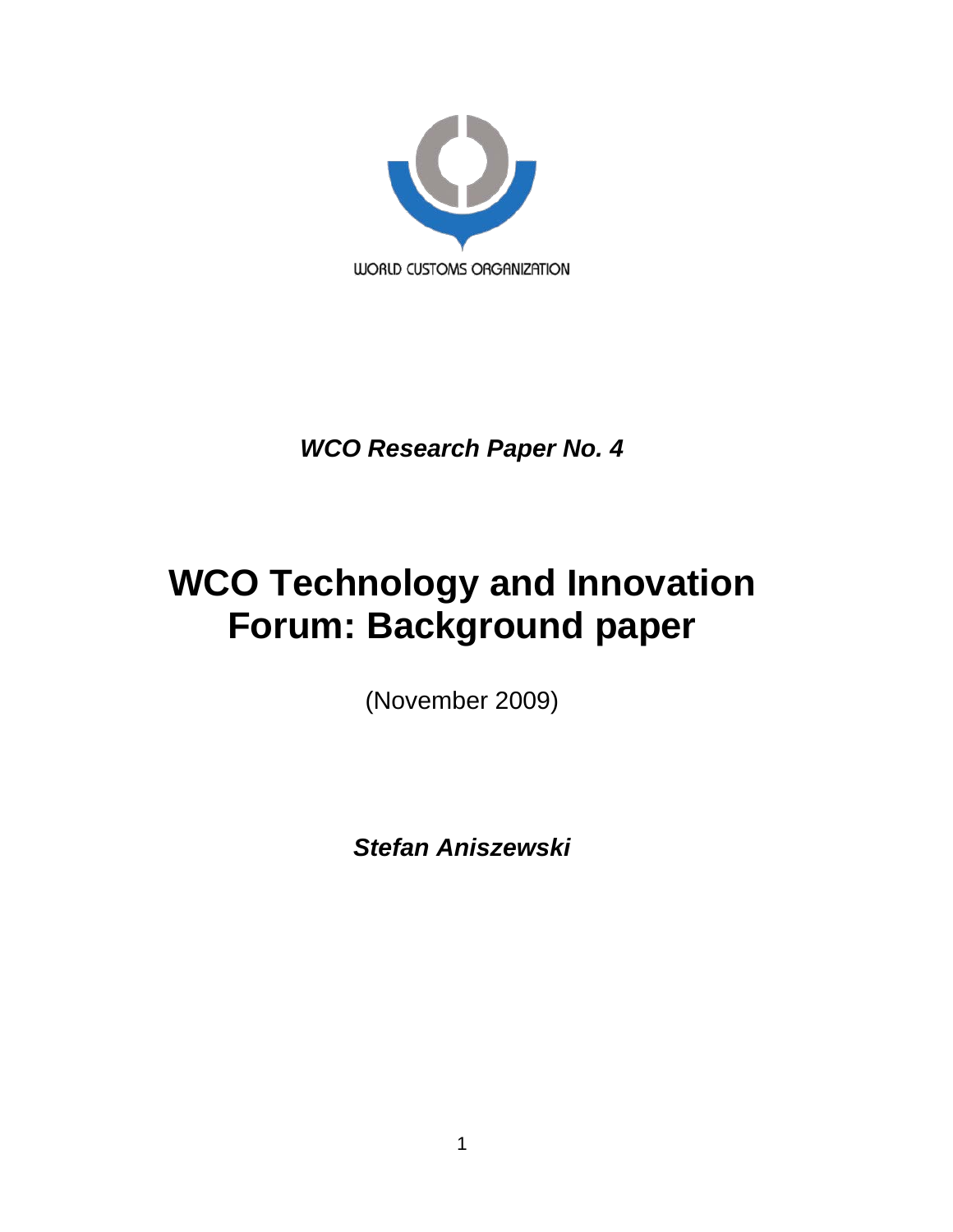## **Abstract**

Technologies used by Customs administrations in their daily operations can be categorized into two main parts, the first being Information and Communications Technology (ICT) and the second Inspection Enabling Technologies.

For practical purposes these technology groupings should be seen independently from each other, although in reality it is becoming increasingly common that these two forms of technology have interdependencies when applied at the front line of Customs operations. These two sets of technologies used in tandem with risk management and intelligence should be seen as complementary tools that enable Customs administrations to more efficiently manage their tasks and meet their organizational objectives.

This background paper provides an outline of different inspection technologies available and in use by WCO Members. The paper deals with WCO instruments which lay the foundation for the use of technology in Customs and the main WCO initiatives and instruments with specific regard to inspection technology. It also presents a short overview of the different inspection technologies used by Customs and/or other border control agencies. The original paper was produced as a background paper to the WCO Technology and Innovation Forum in November 2009.

#### **Key words**

Technology, WCO Databank on Advanced Technology, Container Scanning, Track and **Trace** 

#### **Acknowledgements**

This paper was written by Stefan Aniszewski of the WCO's Compliance and Facilitation Directorate. The author is grateful to Allen Bruford and Mariya Polner for their suggestions.

#### **Disclaimer**

The WCO Research Paper Series disseminates the findings of work in progress to encourage the exchange of ideas about Customs issues. The views and opinions presented in this paper are those of the author and do not necessarily reflect the views or policies of the WCO or WCO Members.

#### **Note**

All WCO Research Papers are available on the WCO public website: [www.wcoomd.org.](http://www.wcoomd.org/) The author may be contacted via [communication@wcoomd.org.](mailto:communication@wcoomd.org)

-----------------------

Copyright © 2010 World Customs Organization. All rights reserved. Requests and enquiries concerning translation, reproduction and adaptation rights should be addressed to copyright@wcoomd.org.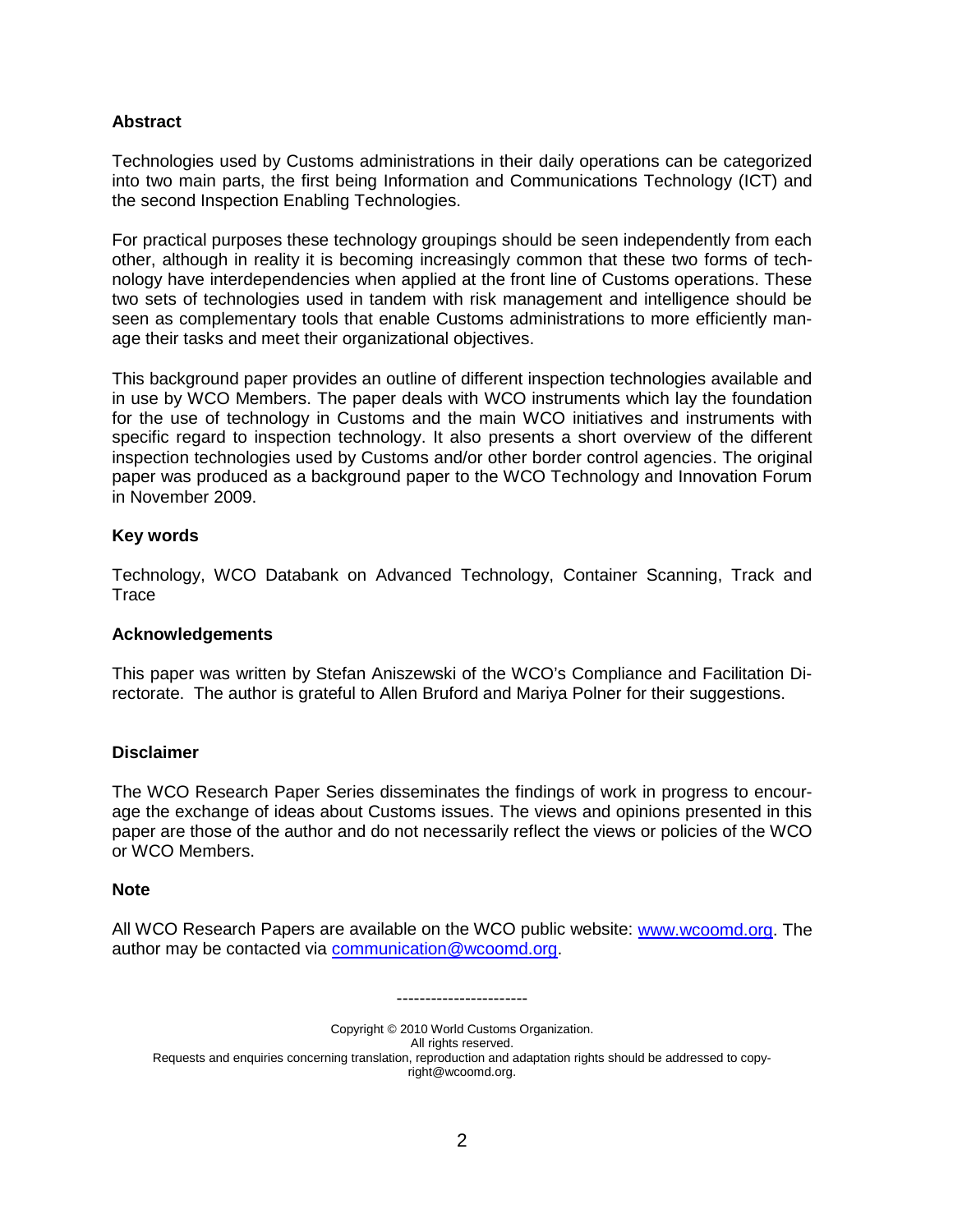# **Table of Contents**

| 1. |                                                                              |  |
|----|------------------------------------------------------------------------------|--|
| 2. | WCO instruments and tools in the field of inspection technology5             |  |
|    | 2.1 Main WCO instruments encouraging the use of inspection technology in the |  |
|    |                                                                              |  |
|    |                                                                              |  |
|    | 2.2.2 Guidelines for the purchase and deployment of container                |  |
|    |                                                                              |  |
|    |                                                                              |  |
|    |                                                                              |  |
| 3. | Overview of some of the inspection technologies used by Customs8             |  |
|    |                                                                              |  |
|    |                                                                              |  |
|    |                                                                              |  |
|    |                                                                              |  |
|    |                                                                              |  |
|    |                                                                              |  |
|    |                                                                              |  |
|    |                                                                              |  |
| 4. |                                                                              |  |
| 5. |                                                                              |  |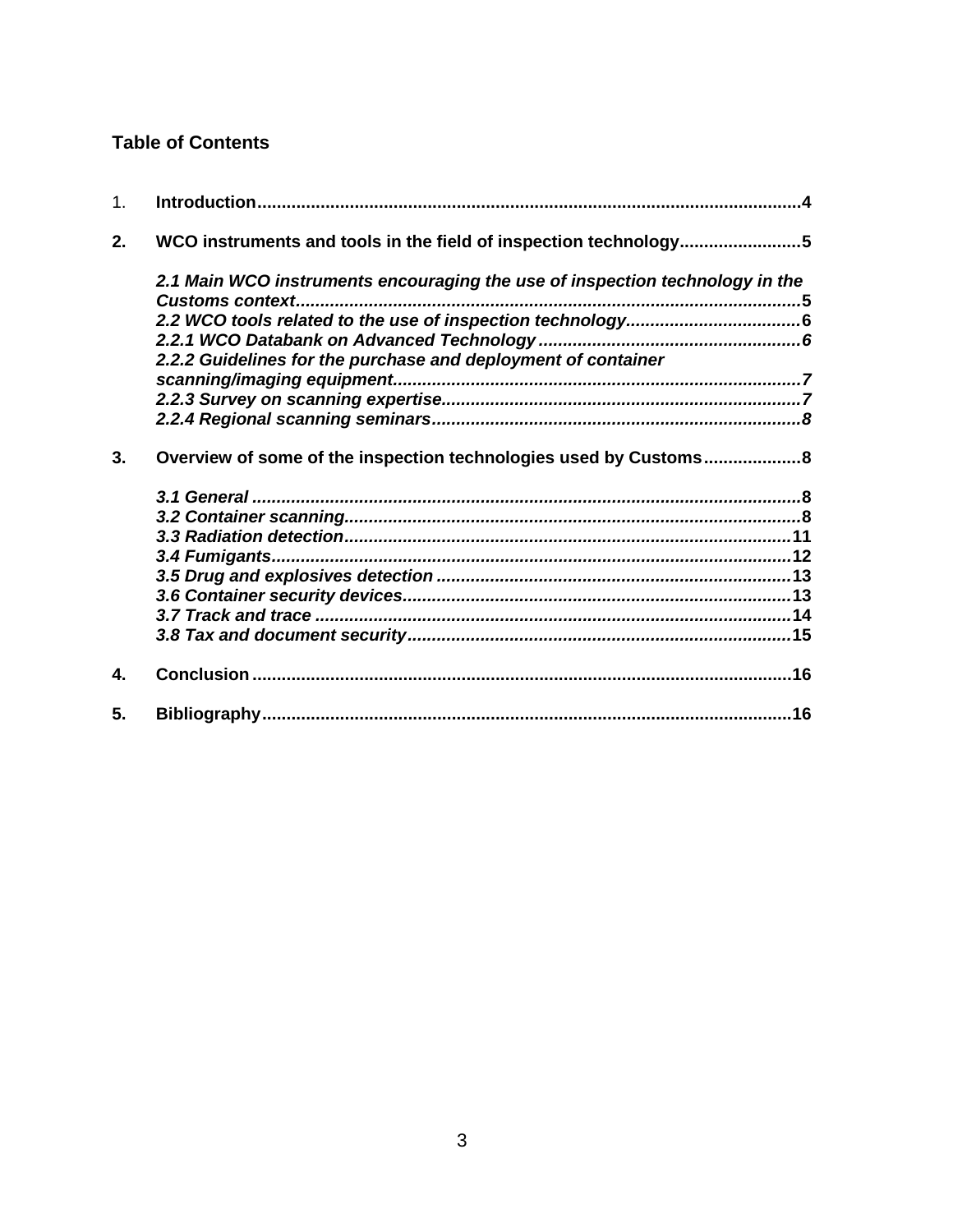## <span id="page-3-0"></span>**1. Introduction**

- 1. Technology in a Customs context can in broad terms be divided into two parts. The first is Information and Communications Technology (ICT) and the second Inspection Enabling Technologies.
- 2. For practical purposes these technology groupings should be seen independently from each other, although in reality it is becoming increasingly common that these two forms of technology have interdependencies when applied at the front line of Customs operations. These two sets of technologies used in tandem with risk management and intelligence should be seen as complementary tools that enable Customs administrations to more efficiently manage their tasks and meet their organizational objectives.
- 3. The WCO has had a number of guidelines and initiatives regarding both types of technologies. In the field of ICT, the WCO has several guidelines associated with the establishment of ICT systems and in relation to data creation and management. In addition to the instruments and the work done in the different Committees, the annual ICT Conferences have become well established events that attract more than 500 participants from both the private and public sectors.
- 4. While working processes and procedures in relation to ICT are well established within the WCO, the rapidly emerging and developing area of inspection technology is also of great interest to Members. The WCO is increasingly active in support of Members wishing to procure and deploy inspection technologies. A Databank on Advanced Technology has been created and the WCO Scientific Subcommittee's remit broadened to draw up user requirements and technical specifications to assist Members in taking procurement decisions. Building on this work fully fledged' Guidelines for the purchase and deployment of scanning/imaging equipment' have been produced and endorsed by the SAFE working group The Secretariat is currently working with Regional Offices for Capacity Building (ROCBs) to organize a series of regional scanning workshops.
- 5. Research and Development associated with inspection technologies to deal with safety, security and anti smuggling concerns is moving capability forward at a rapid pace. When new technology is deployed by Customs as part of a layered risk management approach the pay-offs associated with implementation are increasing as technologies mature and develop and operator experience and competence increases. The routine use of inspection technologies in support of Customs activities is becoming strategically important to counter issues such as; increasing trade volumes, static resources, trade security and terrorism, accurate revenue collection, supply chain facilitation, piracy and counterfeiting, commercial fraud, false documents, money laundering and public health and safety.
- 6. The WCO has decided to organize and host the first WCO Technology and Innovation Forum given the tremendous importance now associated with the development of technologies that support customs front line operations. The event will assist Members to assess the merits of the technology products on offer, share Members' views and experiences and provide the opportunity to meet with industry representatives and vendors.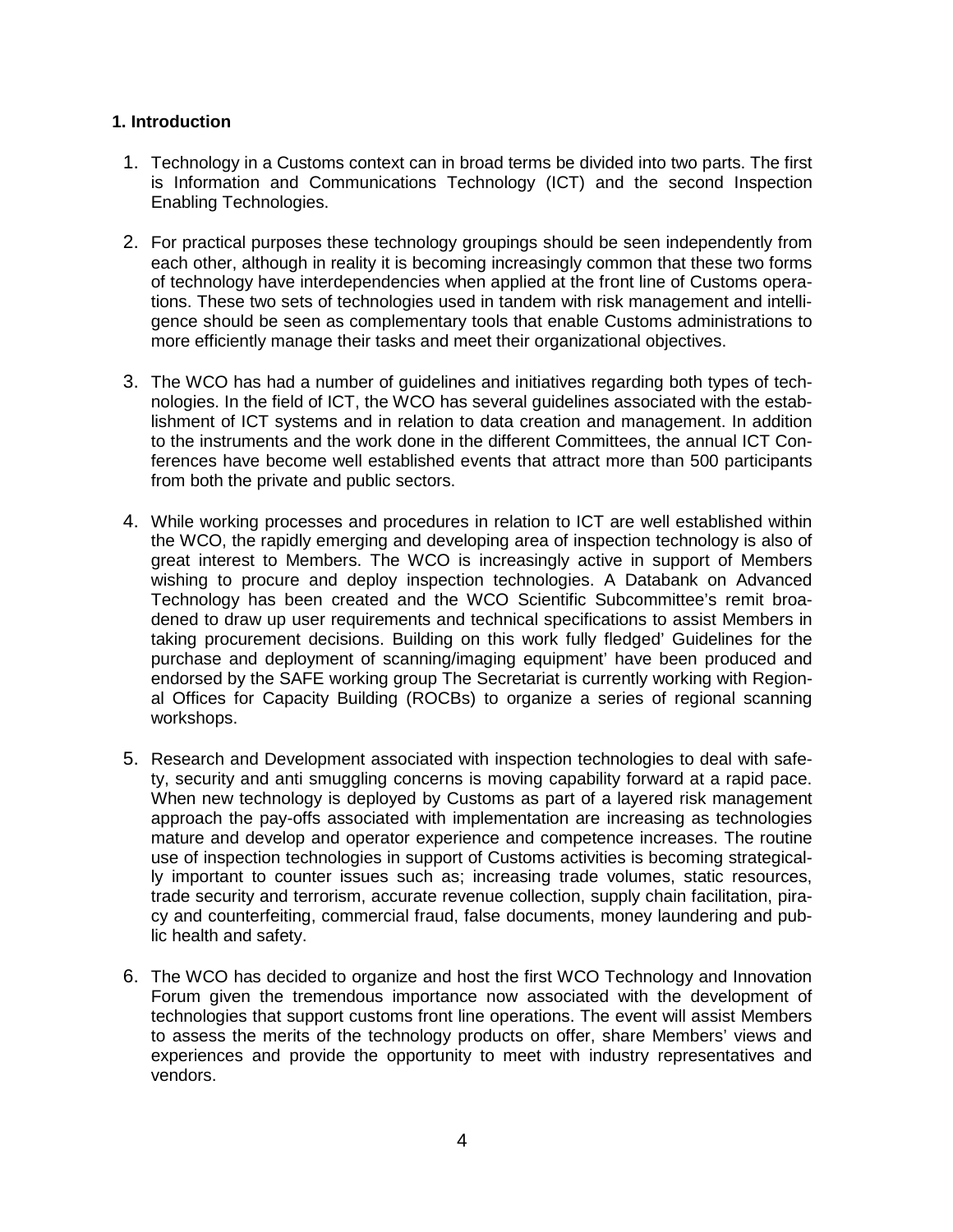7. This background paper provides an outline of different inspection technologies available and in use by Members. The first two parts of the paper deal with WCO instruments which lay the foundation for the use of technology in Customs and the main WCO initiatives and instruments with specific regard to inspection technology. The third chapter presents a short overview of the different inspection technologies used by Customs and/or other border control agencies. The fourth chapter outlines potential future WCO work in the area.

## <span id="page-4-0"></span>**2. WCO instruments and tools in the field of inspection technology**

#### <span id="page-4-1"></span>*2.1 Main WCO instruments encouraging the use of inspection technology in the Customs context*

- 8. The principles that define the use of technology in Customs can be found embedded in key WCO instruments. Documents like the *Customs in the 21st Century – Enhancing*  Growth and Development through Trade Facilitation and Border Security (C2[1](#page-4-2))<sup>1</sup>, the *SAFE Framework of Standards* (SAFE Framework) [2](#page-4-3) , and the *Revised Kyoto Conven all make references to the use of inspection technology.*
- 9. The C21<sup>st</sup> policy document, adopted at the WCO Council Session in June 2008, forms the strategic basis of the WCO's forward thinking. This strategy rests on ten key building blocks. One specifically refers to the use of technology. It states that "*Customs must take advantage of new and emerging technologies to enhance, amongst others, processing, risk management, intelligence and non-intrusive detection"* and encourages Customs administrations to fully exploit the potential of emerging technologies to tackle the challenges of the rapidly changing 21<sup>st</sup> century operating environment.
- 10.The SAFE Framework, is a global supply chain security initiative, developed at the WCO by the international trade community and WCO Member Customs administrations to secure and facilitate the global supply chain, outlines the use of technology both in its "Customs-to-Customs" and "Customs-to-Business" pillars. Standard 3 of the Customs-to-Customs pillar states that *"non-intrusive inspection equipment and radiation detection should be available and used for conducting inspections, where available and in accordance with risk assessment. This equipment is necessary to inspect highrisk containers or cargo quickly, without disrupting the flow of legitimate goods."* Standard 3 focuses on the use of scanning and radiation detection, whereas Standard 4 of the Customs-to-Business pillar of the SAFE makes a broader reference to other kinds of inspection technologies. According to Standard 4 *"all parties will maintain cargo and container integrity by facilitating the use of modern technology"*.
- 11.In addition to the C21 document and the SAFE Frameowrk, the Revised Kyoto Convention (RKC) touches on utilization of inspection technology. The RKC stipulates

<span id="page-4-2"></span> <sup>1</sup> World Customs Organization, *Customs in the 21st century - Enhancing Growth and Development Through Trade Facilitation and Border Security*, June 2008, available at

<sup>&</sup>lt;http://www.wcoomd.org/files/1.%20Public%20files/PDFandDocuments/Annex%20II%20-

<sup>%20</sup>Customs%20in%20the%2021st%20Century.pdf>

<span id="page-4-3"></span><sup>2</sup> World Customs Organization, *WCO SAFE Framework of Standards*, 2007, available at

<sup>&</sup>lt;http://www.wcoomd.org/files/1.%20Public%20files/PDFandDocuments/SAFE%20Framework\_EN\_2007\_for\_publication.pdf> <sup>3</sup> World Customs Organization, *Revised Kyoto Convention*, June 1999, available at

<span id="page-4-4"></span><sup>&</sup>lt;http://www.wcoomd.org/Kyoto\_New/Content/content.html>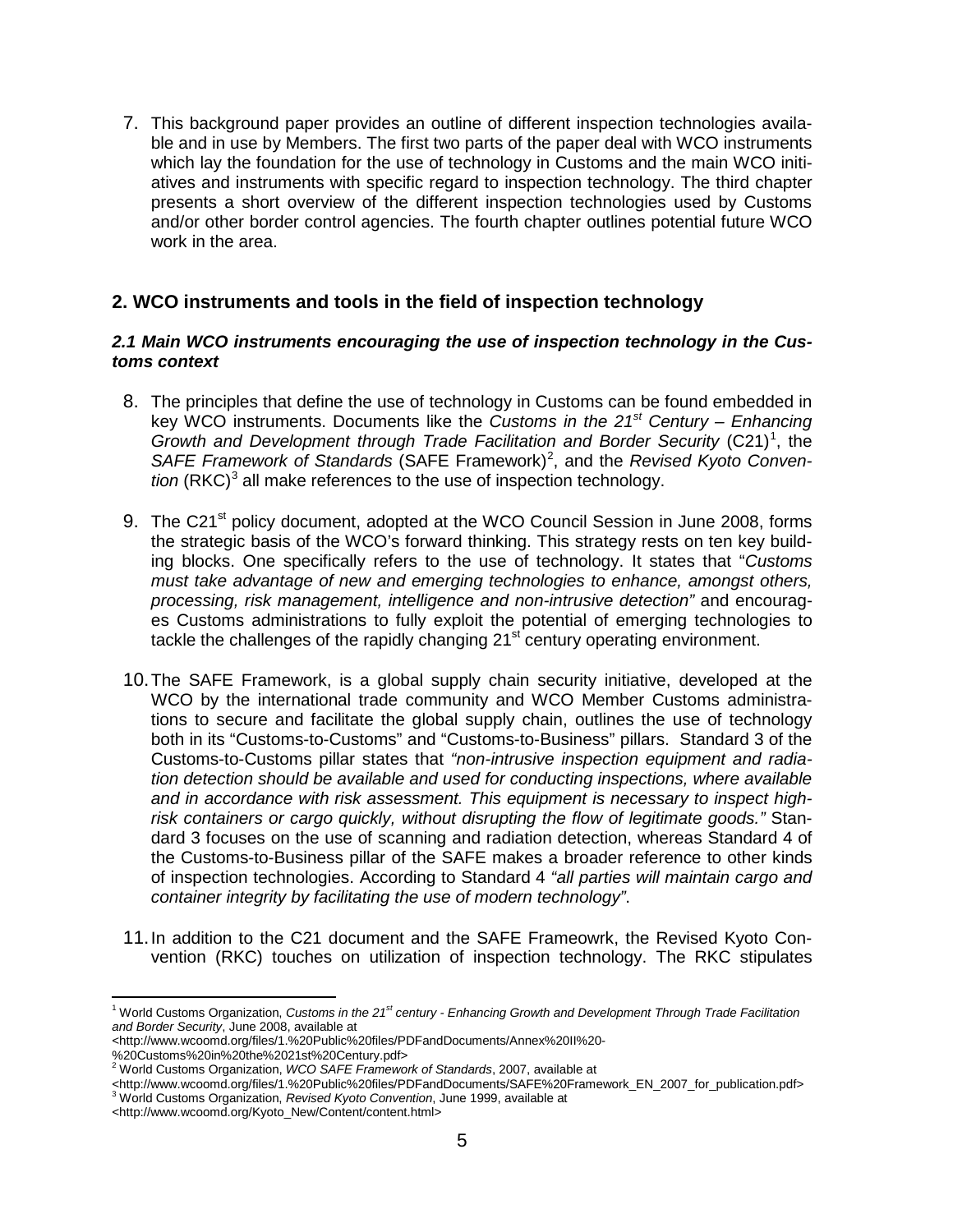"Customs control shall be limited to that necessary to ensure compliance with the Cus-toms law"<sup>[4](#page-5-2)</sup>, and that modern inspection technologies are to be used together within a risk management system to make Customs controls more effective and efficient. While the RKC does not refer to any specific type of technology (with the exception of Customs seals), it recognizes the high value of using different types of inspection enabling equipment such as seals and scanning to enhance Customs control.

## <span id="page-5-0"></span>*2.2 WCO tools related to the use of inspection technology*

12.There have been four major WCO initiatives in the field of inspection technologies. The first was the establishment of the Databank on Advanced Technology, second, the production of Guidelines for the purchase and deployment of scanning/imaging equipment (produced and endorsed by the SAFE working group), third, a general survey on scanning expertise, and fourth – the organization of a series of regional scanning workshops in conjunction with the ROCBs.

## <span id="page-5-1"></span>*2.2.1 WCO Databank on Advanced Technology*

- 13.The acquisition of high tech inspection technology inevitably involves a substantial capital investment. In order to make a sound, informed purchasing decision, key information is needed on the various options that are available on the market. There is also a similar need for support at the post purchase phase. Information on potential support available for purchased equipment (especially relating to spare parts), consumables and trouble shooting, along with information on on-site support may be required.
- 14.In order to meet Members' needs, WCO Secretariat decided to develop a Databank on Advanced Technology. The Databank contains detailed information on products available with Customs application along with contact details of manufacturers/suppliers. The Databank has been structured in a way that allows viewers to search, filter, and identify products/manufacturers which match their specific needs.
- 15.The main features of the Databank include online registration request for interested companies, management of their own company and product details by registered companies (including images of products to their records), and a product search utility using free text and/or product classification search. Products in the Databank are classified under the following headings:
	- Communication Equipment;
	- Document Readers/Verifiers;
	- Tools/Safety Equipment;
	- Software and Services:
	- Surveillance Equipment;
	- Test & Detection Equipment:
	- X-ray Equipment;
- 16.The application can be reached via the WCO Public Website and includes details on manufacturers; products; location where each product can be installed/used and its applications; costs (if provided); needs for training; Customs and/or other law enforce-

<span id="page-5-2"></span> <sup>4</sup> World Customs Organization, *Revised Kyoto Convention*, General Annex, Chapter 6, Standard 6.2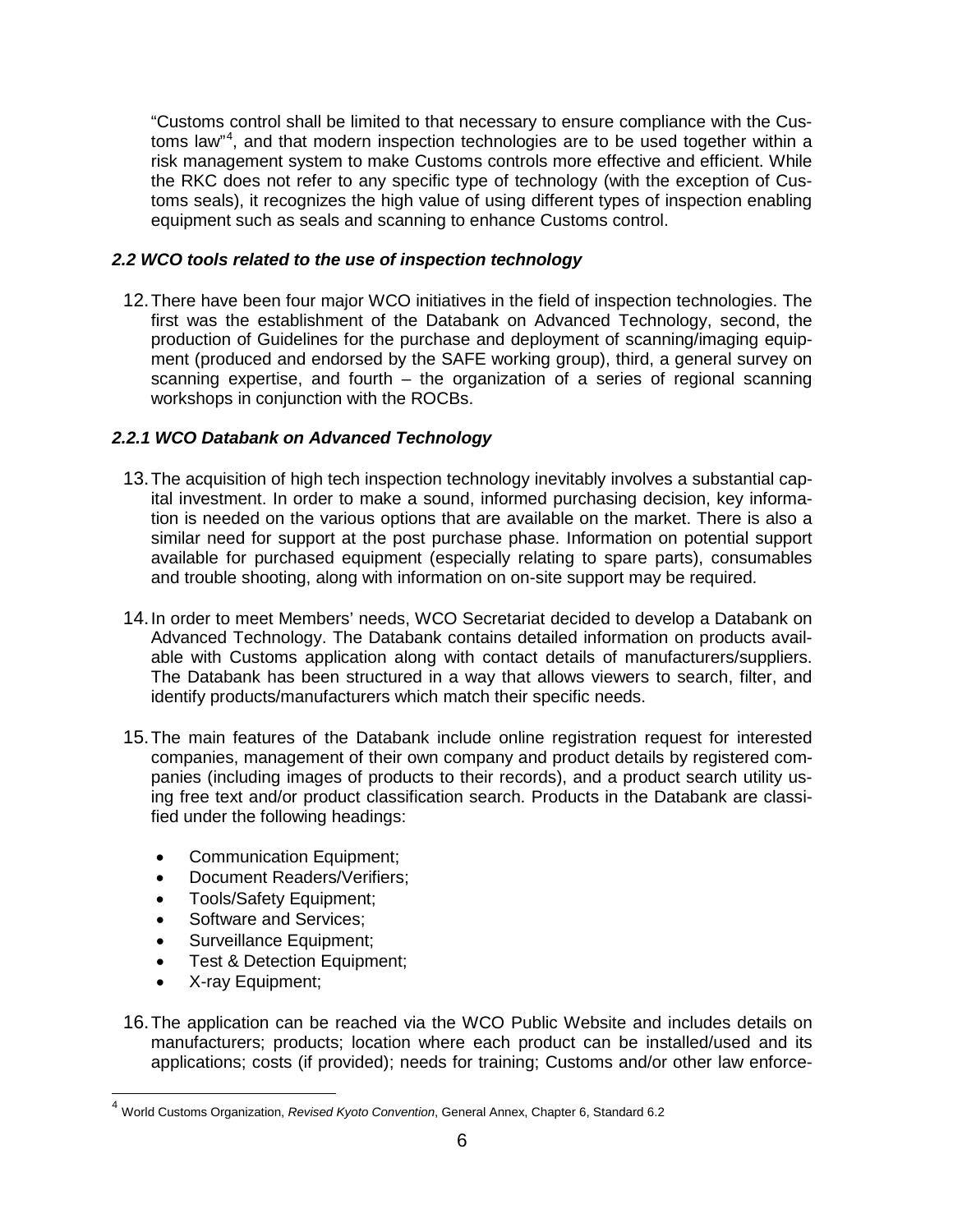ment agencies having already purchased that single product; and Companies' representatives. The Members of the WCO can access the Databank via the Members website and have access to some additional features. The Databank includes the possibility for Members/public to submit their own comments and experiences with different inspection technologies and to update and contribute to the Databank itself.

## <span id="page-6-0"></span>*2.2.2 Guidelines for the purchase and deployment of container scanning/imaging equipment*

- 17.Many Members have already purchased or are looking at the potential of purchasing technical inspection equipment, particularly X-ray or gamma ray equipment for scanning containers, to assist their operational objectives by increasing efficiency through NII examinations rather than time consuming physical inspections. The WCO Secreta-riat has produced Guidelines<sup>[5](#page-6-2)</sup> to assist Member Administrations in purchasing and deploying container scanning/imaging equipment by giving an overview of the relevant administrative issues.
- 18.The Guidelines cover issues such as; the planning process for purchasing equipment, user requirements and technical specifications, purchasing process, factory acceptance test, deployment of the equipment, field validation tests, acceptance of the purchase contract, and post-implementation review. An Annex to the document includes sample bidding documents. The scope of these particular Guidelines is limited to X-ray and Gamma-ray imaging type equipment and does not include nuclear and other radioactive material detection equipment including radiation portal monitors (nonetheless, radioactive and special nuclear material detectors may be considered as optional extras when purchasing container scanners).

## <span id="page-6-1"></span>*2.2.3 Survey on scanning expertise*

- 19.The Secretariat is trying to harness the experience of Members who have already acquired, installed and are using scanning equipment. For this purpose, a general questionnaire was sent out for Members at the end of 2008 to identify their level of expertise and whether there was a willingness to share that knowledge with others.
- 20.Based on the replies to the study, the Secretariat is now working on obtaining assistance from Regional Vice-Chair's and Regional Offices for Capacity Building (ROCB) in order to establish regional pools of expertise able to assist with capacity building requests and demands.
- 21.Additionally the Secretariat is compiling a list of consultants or experts who have worked with Customs in the acquisition of this equipment. The aim is to enable an administration that wishes to purchase and install inspection equipment to be able to contact another administration that has already used a consultancy service in order to learn from that administration's experience.

<span id="page-6-2"></span><sup>&</sup>lt;sup>5</sup> World Customs Organization, "Guidelines for the Purchase and Deployment of Scanning/Imaging Equipment", LF0031E1a, 12 August 2009, Brussels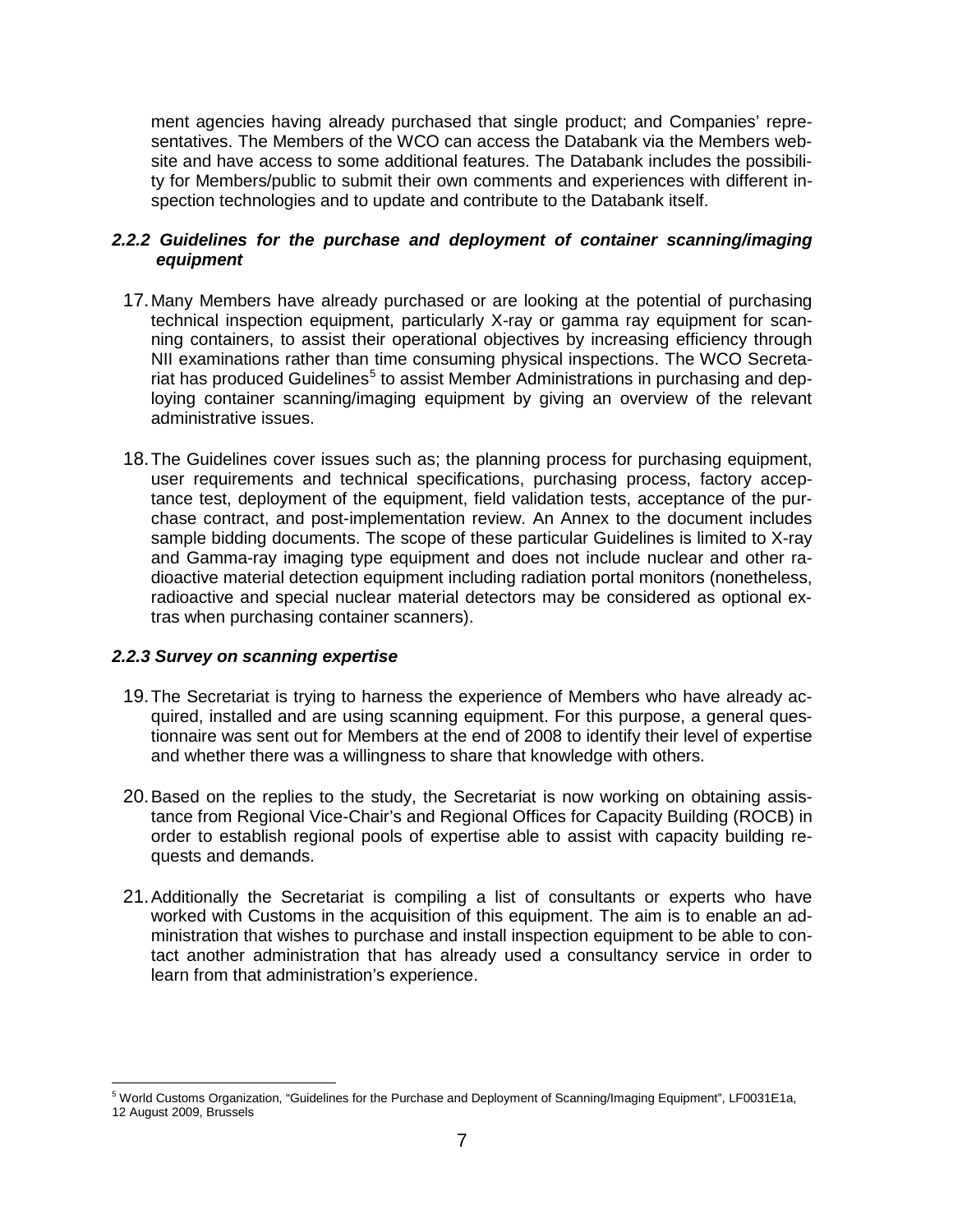#### <span id="page-7-0"></span>*2.2.4 Regional scanning seminars*

22.The WCO Secretariat is organizing a series of regional scanning seminars together with the ROCBs. The first seminar was organized in Buenos Aires in October 2009, and the next seminars are planned for late 2009 and early 2010. The goal of the seminars is to discuss both benefits and challenges associated with purchasing and deployment of scanning equipment and to share best practices and lessons learnt in the use of the equipment.

## <span id="page-7-1"></span>**3. Overview of some of the inspection technologies used by Customs**

## <span id="page-7-2"></span>*3.1 General*

- 23.Markets for a diverse range of inspection technologies have grown rapidly. During the last decade the use of advanced inspection technologies have become more frequent in all Customs regions. Even though modern inspection technologies can assist Customs administrations tremendously in their tasks, they are by no means the sole key to success. At a time of economic prudence almost all Customs administrations face severe resource constraints. It is therefore of utmost importance that the decisions to purchase inspection technology are thoroughly assessed and the scarce resources are allocated in equipment which can bring about the biggest return-on-investment (ROI) and deliver efficiently towards the wider strategic goals of the organization. It is important never the less to underline that the role of inspection technology in the customs business and control processes is supportive. The mere purchase of technology in itself is not a unique key to success. Continuous HR training is needed to develop and maintain skillful front-line officers, who thoroughly understand risk analysis and how to operate this often highly complex equipment to achieve peak performance.
- 24.The next sub-sections provide an outline on some of the inspection technologies in the different panels of the Forum. The aim of this part of the paper is to give a general overview to facilitate discussion in the Forum itself. More detailed information on the individual technologies can be received from the speakers and exhibitors during the Forum.

## <span id="page-7-3"></span>*3.2 Container scanning*

- 25.Container scanning equipment is perhaps emerging as the single most important inspection technology desired and used by Customs administrations. There are two principal types of technology (X-ray and Gamma-ray imaging technologies), and three different types of systems (stationary, re-locatable, mobile) that are mainly used. The following is a brief summary of these technologies and systems without going into detail on different individual products and manufacturers.
- 26.In simple terms, the essential differences between systems based on X-ray and Gamma ray are:
	- An X-ray is an electromagnetic wave of very short wavelength. X-rays are polychromatic and have a larger spectrum than Gamma rays. The power source for Xray systems is electrical. This means it can be turned on and off. It also means that in a site where the electricity supply is not certain, it is essential to have a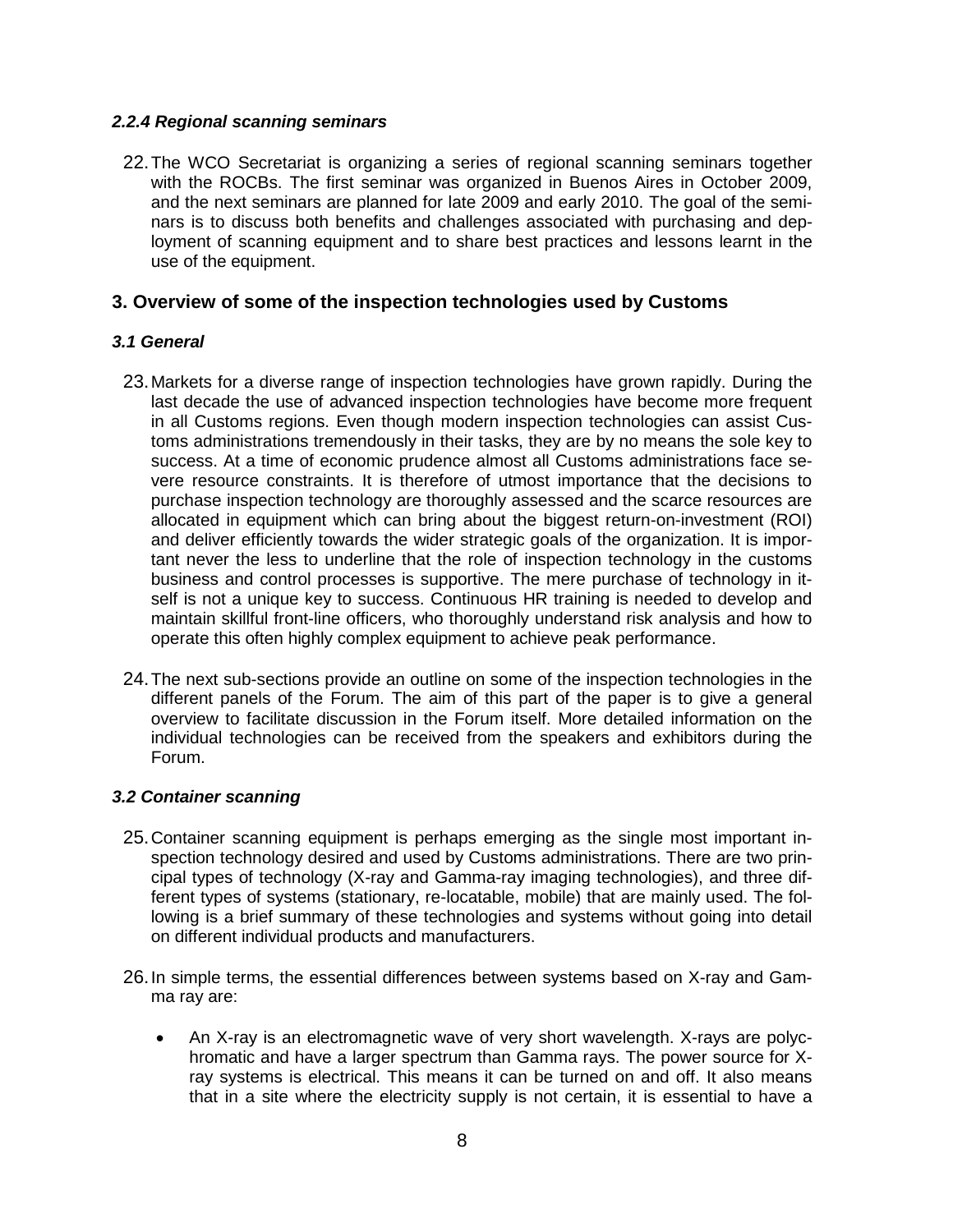back-up generator. The energy level of X-ray systems is measured in megaelectron volts (MeV). The MeV rating varies in fixed, mobile and re-locatable systems, discussed in detail below. Currently X-ray systems give better image quality but are more expensive and are larger than Gamma ray systems.

- Gamma rays are monochromatic electromagnetic waves of shorter wavelength than X-rays. Gamma rays are produced from natural isotopes such as Cesium-137 or Cobalt-60. These are radioactive sources and the energy emission is continuous. Because of this, the isotopes must be always kept in a shielded cabinet. Over time, the radioactive isotope's emission decreases. Accordingly, some Members that operate these systems have included within their contracts a provision for periodic testing to ensure that levels remain sufficiently high. Gamma ray systems are cheaper to purchase and to operate but the images produced can be more difficult to interpret. A gamma ray unit is, in general, smaller than an X-ray unit which gives these systems a higher degree of mobility. Gamma ray units are far more likely to be mobile or re-locatable than fixed. Live source needs to be disposed of and replaced approximately every 5 years.
- 27.The usual comparative method for these systems is to refer to the penetration ability through different thicknesses of steel. A gamma based system using a Cobalt-60 radioisotope, which has greater penetration than one based on Cesium-137, should penetrate up to 165mm of steel. Manufacturers of X-ray equipment show 180mm penetration of steel for a 2.5 MeV mobile X-ray system, over 200 mm for a 3.0 MeV mobile unit and more than 300mm for a 6.0MeV relocatable unit. Fixed X-ray systems of 9 MeV are able to penetrate around 400 mm of steel. Some currently deployed mobile systems have energy levels as low as 450kV and would have trouble surveying a large portion of container traffic. Members who currently use X-ray systems are of the view that 2.5 MeV is the minimum level for cargo penetration.
- 28.There are three mobility types of imaging systems available. Fixed (stationary) units are the most expensive and the most powerful, typically with energy levels around 9MeV. This high energy level provides a clearer image and deeper penetration of containers and their cargo than systems of lower energy. However, due to high energy of the system there is a possibility that X-rays may "blow through" the cargo without forming a proper image. Some fixed units have a capability to use "half power" for the consignments that are empty or when the goods are fairly transparent. As a result the quality of the image is considerably better. Most fixed unit systems tend to be X-ray imaging units. A fixed unit may permit a "dual view", when both horizontal and vertical profiles of the cargo can be taken.
- 29.A fixed unit consists of more than just the scanner. Due to the high energy of the systems and possible scatter of X-rays the entire system must be housed in a purposebuilt building with walls up to two meters or deeper. The building must also contain safety doors for the entrance and exit and can weigh 40 tons each. The entire construction of this unit must also include the facility for the computer equipment and image interpretation and may also include ancillary office accommodation. Fixed systems are expensive given the cost of equipment, the specialized facility that must be constructed to house it and the need for an operating zone of a minimum of 3000  $m^2$ . Due to safety regulations in some countries a total footprint of  $5.000-8.000$  m<sup>2</sup> for an operating zone may be necessary.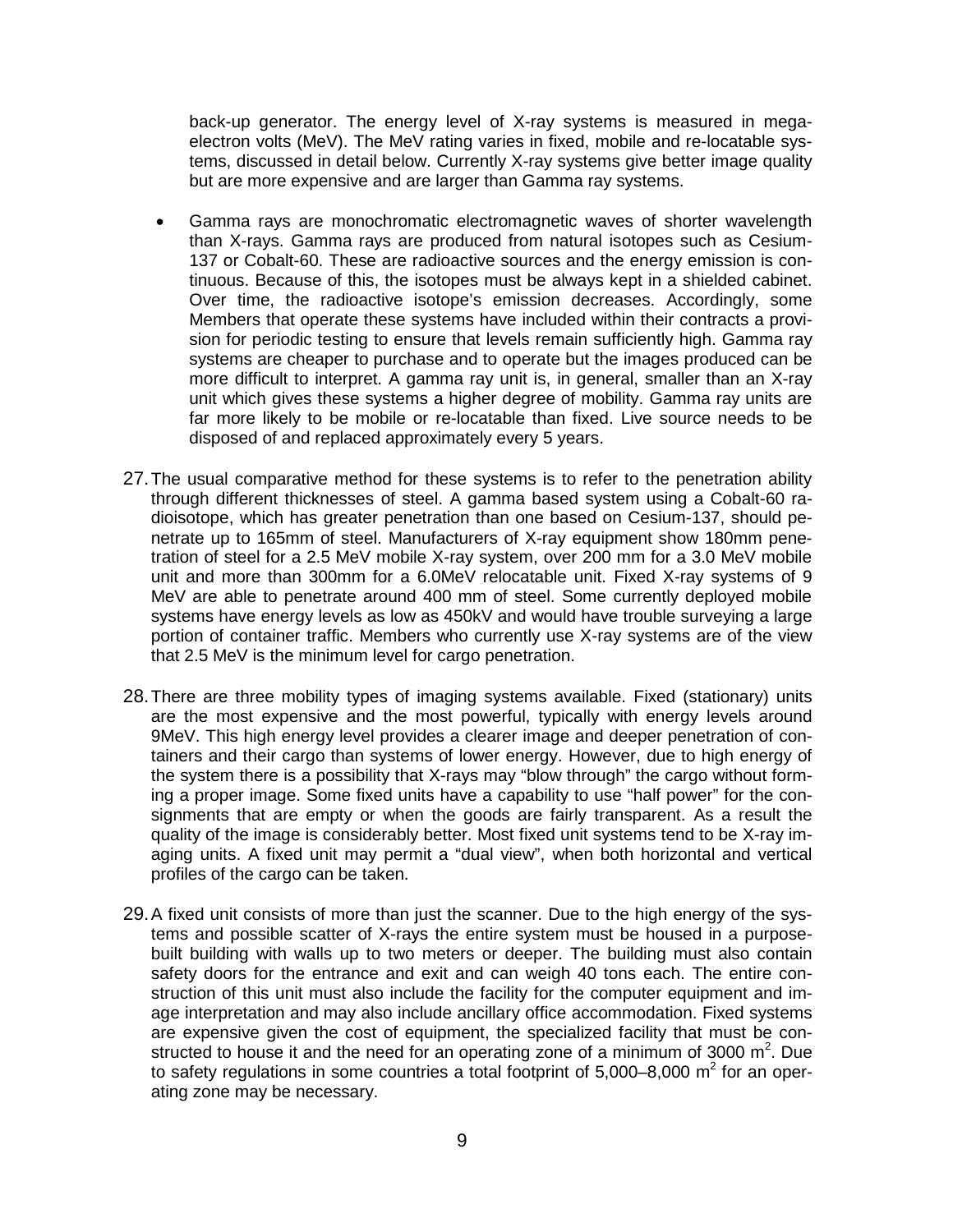- 30.A major consideration when evaluating fixed units is that, by definition, they have to be located close to containers generally within a port environment. This means there must be sufficient space to accommodate the facility itself and for vehicles waiting to enter the facility to park and to maneuver. Further, there must be satisfactory access roads to and from the unit that must accommodate both import and export traffic. Due to these constraints it has been found that fixed units are better suited to areas such as container ports where there is sufficient land or inland ports where a constant flow of traffic which can be directed along a single channel or choke point.
- 31.Due to the fact that the purchase of a fixed unit may require purchase of land for the site and will involve substantial buildings to be erected, the process may take several years from initial conception to final installation.
- 32.Re-locatable imaging/scanning units are designed as a compromise between fixed and mobile systems by providing better performance than mobile units while overcoming the expense and land requirements of a fixed unit. Re-locatable scanners typically operate at levels of approximately 6MeV and require a lighter infrastructure and shielding structure than fixed units. They are less expensive to purchase and operate than fixed units but should, as with a fixed unit, have some office and ICT equipment support, suitable access roads and parking facilities. All re-locatable X-ray and Gamma ray scanning systems require a clear area surrounding them during operation for health and safety reasons. This area is known as an 'exclusion zone'. The space required for this zone increases in proportion with the increase in equipment energy levels. It is important to establish the land requirements of the exclusion zone for these re-locatable units. If the necessary land is not available within the port or close to the Customs station, the scanning unit will have to be installed at a remote location.
- 33.While re-locatable units may be dismantled and moved to a new location, they should not be considered as mobile units. The process of dismantling, transporting and reassembling them can be time-consuming and labour intensive. Although some lowenergy Gamma ray units may be re-locatable in one day, the move of a portable office could take longer. Higher energy X-ray units, with more permanent support facilities require several days for the process. A re-locatable unit might be the preferred choice if trade patterns indicate that traffic might move significantly from one port or border location to another in the foreseeable future. Due to cost and size advantages some administrations have opted to deploy re-locatable units in the same manner as a fixed unit with some modifications involving an upgrade of energy and penetration levels.
- 34.Mobile units are less expensive than fixed units but operate at lower energy levels, typically around 2.5-4.0 MeV, although some models may be available up to 6 MeV. The reduced penetration levels of these units are partially offset by the mobility which allows a quicker response to address fast emerging risks at varied locations. Prior to purchase a full review of business requirements and expectations must be performed to ensure that this type of unit can fore fill the requirements of the business model.. For example, they are particularly useful for land borders where traffic may cross at a number of points and smugglers are searching for the weak points in the border examination sites. The fact that they can move to different locations at a reasonably short notice makes it more difficult for the smugglers to avoid scanning controls by shifting border entry points. They also can allow for the possibility of shared costs by neighbouring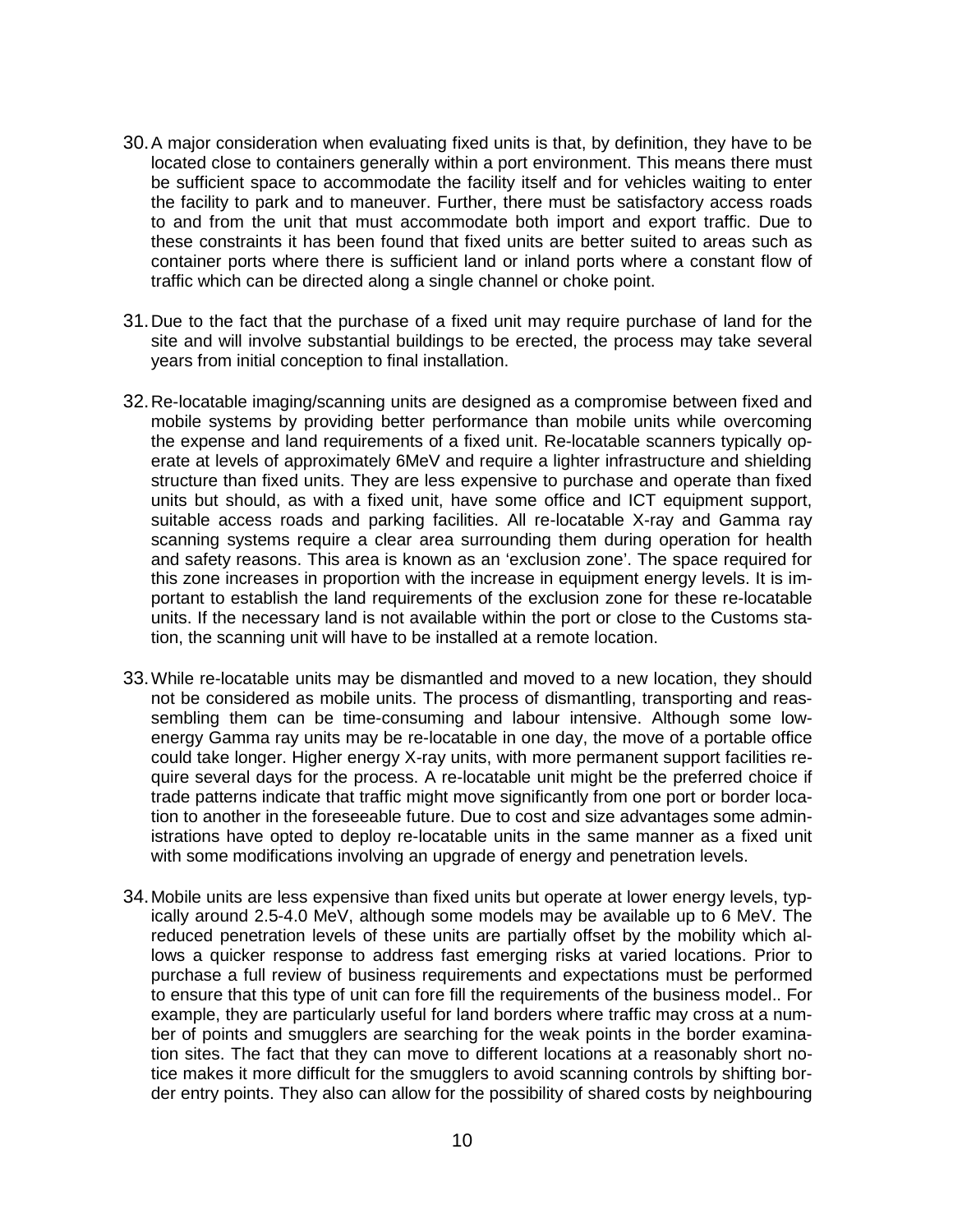administrations that could jointly purchase and operate a mobile unit. Arguably mobile systems are subject to greater downtime and require more frequent maintenance.

35.Unlike fixed and re-locatable units mobile scanners do not require a network of access roads to be constructed because they are able to move to the traffic flow. However, like re-locatable scanners, they do, require an 'exclusion zone' dependant upon the energy level and amount of shielding of the unit. Exclusion zones on the various models vary and must be specifically measured on a unit by unit basis. A rough estimate would be to assume that 500 m<sup>2</sup> (1500 m<sup>2</sup> required for 4 MeV systems) will be needed as an exclusion zone for these units. The tarmac these machines operate on is a critical consideration as it will have an impact on the quality of images produced. Strict specifications for concrete or asphalt to be even-tempered and strong enough for scanner operations must be considered when addressing deployment options. It is also necessary to consider that the driver of a mobile scanning unit may also need a special license to move hazardous material on public roads and a special license to drive heavy weight vehicles.

## <span id="page-10-0"></span>*3.3 Radiation detection*

- 36.Another key technology to aid border monitoring is radiation detection equipment used to detect illicit trafficking of nuclear and dangerous radioactive materials in cargo and carried by passengers. More specifically, the focus is on detecting components of nuclear weapons and radioactive materials outside of normal regulatory controls that could potentially be used for Radiological Dispersal Devices (RDD) – the highest concern for nuclear security.
- 37.Experience has shown that a high percentage of radiation alarms registered at radiation detection equipped border crossing points is due to naturally occurring radioactive material in goods consignments, or from persons who have had medical or diagnostic treatments using radiopharmaceuticals. While such radiation alarms are of no enforcement significance they nevertheless require a response. In order to detect radiation but minimize false positive activations equipment manufacturers and suppliers are working closely with law enforcement authorities including Customs to make equipment increasingly adaptable to meet front line conditions. As a starting point instruments used by front line law enforcement officers and supporting experts should be able to detect, verify, assess, localize, identify and attribute the source of radiation.
- 38.A single instrument simultaneously sensitive enough to detect small amounts of hazardous material in cargo, light and easy in operation and featuring radionuclide identification does not exist. Therefore, various types of radiation detection instruments should be deployed in order to accommodate all contingencies. They can be divided into the following categories:
	- Fixed radiation portal monitors (RPM);
	- Personal radiation detectors (PRD);
	- Hand-held radionuclide identification devices (RID);
	- Hand-held neutron search detectors (NSD);
	- Portable radiation scanners (PRS);
	- Field gamma ray spectrometers.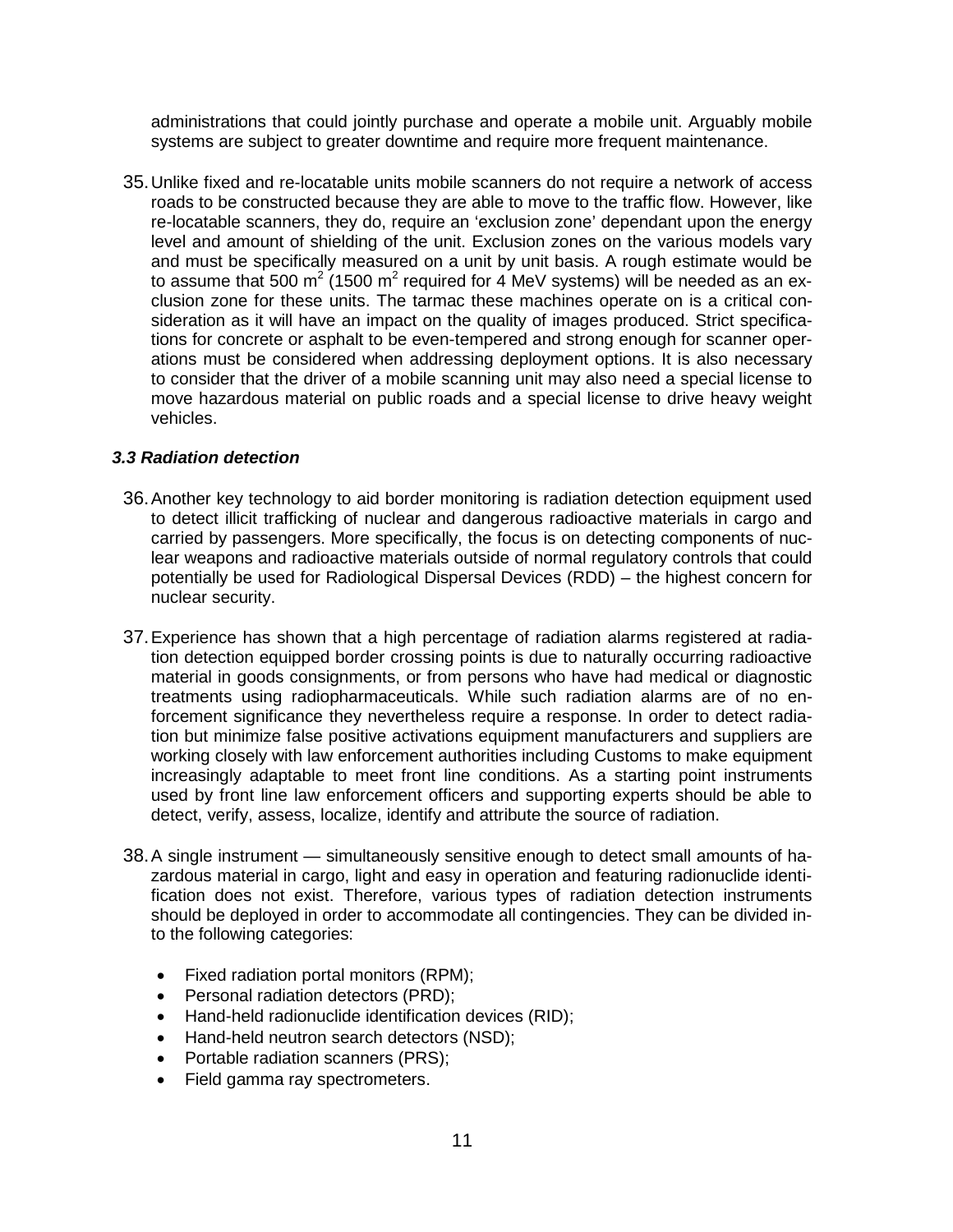- 39.Functional and technical specifications for the border monitoring equipment are de-scribed in detail in the IAEA Technical Guidance Document<sup>[6](#page-11-1)</sup>. The abovementioned document, prepared in extensive consultation with IAEA Member States, is being used:
	- as a recommendation for implementation;
	- by designers and developers of radiation detection equipment;
	- as development guidance to meet essential end-user requirements,
	- by end-users such as Customs, police and border guards;
	- as deployment quidance;
	- and by the IAEA as a basis for development of procurement and technical specifications.

## <span id="page-11-0"></span>*3.4 Fumigants*

- 40.Fumigation is a long standing method for [pest control](http://en.wikipedia.org/wiki/Pest_control) that completely fills an area like containers with gaseous [pesticides](http://en.wikipedia.org/wiki/Pesticide) - or fumigants - to suffocate or poison the pests within. Fumigation is utilized for control of pests in buildings (structural fumigation), soil, grain, and produce, and is also used during processing of goods to be imported or exported to prevent transfer of [exotic organisms.](http://en.wikipedia.org/wiki/Introduced_species)
- 41.Fumigation usually involves the following phases: firstly, the area to be fumigated is usually covered to create a sealed environment; next the fumigant is released into the space to be fumigated; then, the space is held for a set period while the fumigant gas percolates through the space killing any [infestation](http://en.wikipedia.org/w/index.php?title=Infestation&action=edit&redlink=1) in the product, lastly the space is ventilated to diffuse the [poisonous gases](http://en.wikipedia.org/wiki/Poison) making the area safe for humans to enter.
- 42.The importance of Customs having proper equipment for detection of fumigants (down to the threshold limits) cannot be overemphasized as exposure to fumigants is a significant health and safety issue. According to the FAO, many needless accidents have occurred where personnel have been exposed to fumigants as they were unaware of the presence of a fumigant in the atmosphere. Several fumigants have little or no odor and even for those having a characteristic odor the sense of smell may not always be reliable as a means of detection.
- 43.For safety purposes it is considered essential to have detection equipment that will give reliable and immediate indication of toxic concentrations of fumigants.<sup>[7](#page-11-2)</sup> A number of instruments or methods are available for the detection of fumigants such as detector tubes, halide leak detectors, infra-red analyzers, gas chromatographs. In cases when personnel are exposed to fumigation, it is important to take care of the exposed persons and to provide them with respiratory protective equipment including the possibility to use external oxygen etc.

<span id="page-11-1"></span><sup>&</sup>lt;sup>6</sup> International Atomic Energy Agency, "The International Basic Safety Standards against Ionizing Radiation and for the Safety of Radiation Sources", *Safety Series* 115, 1996, available at <http://www-

<span id="page-11-2"></span>pub.iaea.org/MTCD/publications/PDF/Pub996\_EN.pdf><br><sup>7</sup>E.J. Bond, "Factors Affecting Residue Accumulation", *Manual of Fumigation for Insect Control*, FAO Plant Production and Protection Paper 54, FAO, 1984, available at <http://www.fao.org/docrep/X5042E/x5042E07.HTM#Factors affecting residue accumulation>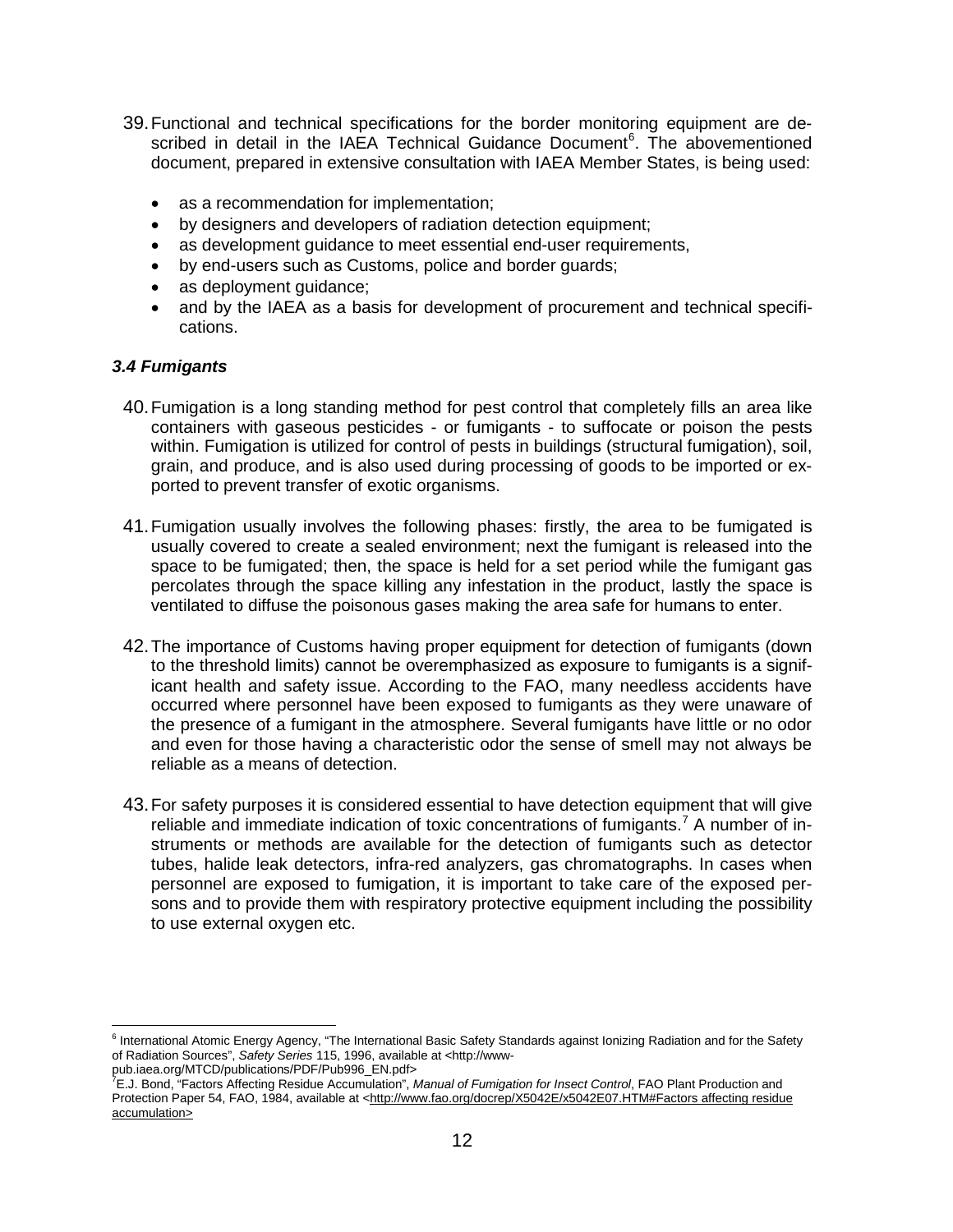#### <span id="page-12-0"></span>*3.5 Drug and explosives detection*

- 44.Explosive and drug detection are two of the major areas non-intrusive/destructive inspection processes are used by Customs to detect illicit drugs, weapons and explosives crossing national borders..
- 45.A large majority of Customs administrations deploy detector dogs as the primary detection tool. However a large and increasing sophisticated range of technologies are being developed to support these activities, particularly for 'human-screening'. These range from 'trace' technologies that detect microscopic quantities of explosives and drugs on clothing and/or the body, millimeter wave cameras to detect packages concealed beneath clothing (body-packing) and low-dose transmission X-rays to detect packages concealed internally.
- 46.With the exception of 'trace' equipment, all technologies used to screen non-human traffic crossing the border for drugs and explosives do not offer material identification. For the most part X-ray equipment is used and interpretation of images is required. Successful identification of drugs and explosives concealed within freight, vehicles and baggage is resource intensive and relies heavily on the experience of the officers.
- 47.The volume of traffic crossing borders increases every year whilst the level of resource employed to screen such traffic remains static at best. Until automated-alarm, material specific technology has been developed and introduced into the screening process the proportion of traffic examined will continue to diminish. If/when such technology becomes available, it will work as the primary screening tool, it will improve significantly the business processes without having an impact on the legitimate movement of people and goods, and inform and direct secondary examination activity. Ultimately this will provide assurance to law enforcement organizations and governments that border security has been enhanced, and as a by-product detection yield will improve, particularly in the field of drug detection.

## <span id="page-12-1"></span>*3.6 Container security devices*

- 48.Many different types of container security devices are currently in use. The scope of different container security tools ranges from very basic mechanical seals to sophisticated smart boxes which can be used not only for ensuring the integrity of a container but also to manage data on the movement of the container. There have been notable developments in seal technology during the past decade. Mechanical seals are giving a way to more sophisticated electronic seals which when backed by proper system protocols, technology providers and system integrators, can become powerful tools in a comprehensive security program.
- 49.The simplest types of devices are indicative seals. These are usually produced from a low cost plastic or metal band to indicate whether an unauthorized person has compromised an item or conveyance. Indicative seals are not designed for, nor do they provide, a strong physical barrier. They only provide tamper detection and are relied upon to provide limited information regarding whether or not a sealed item has been compromised.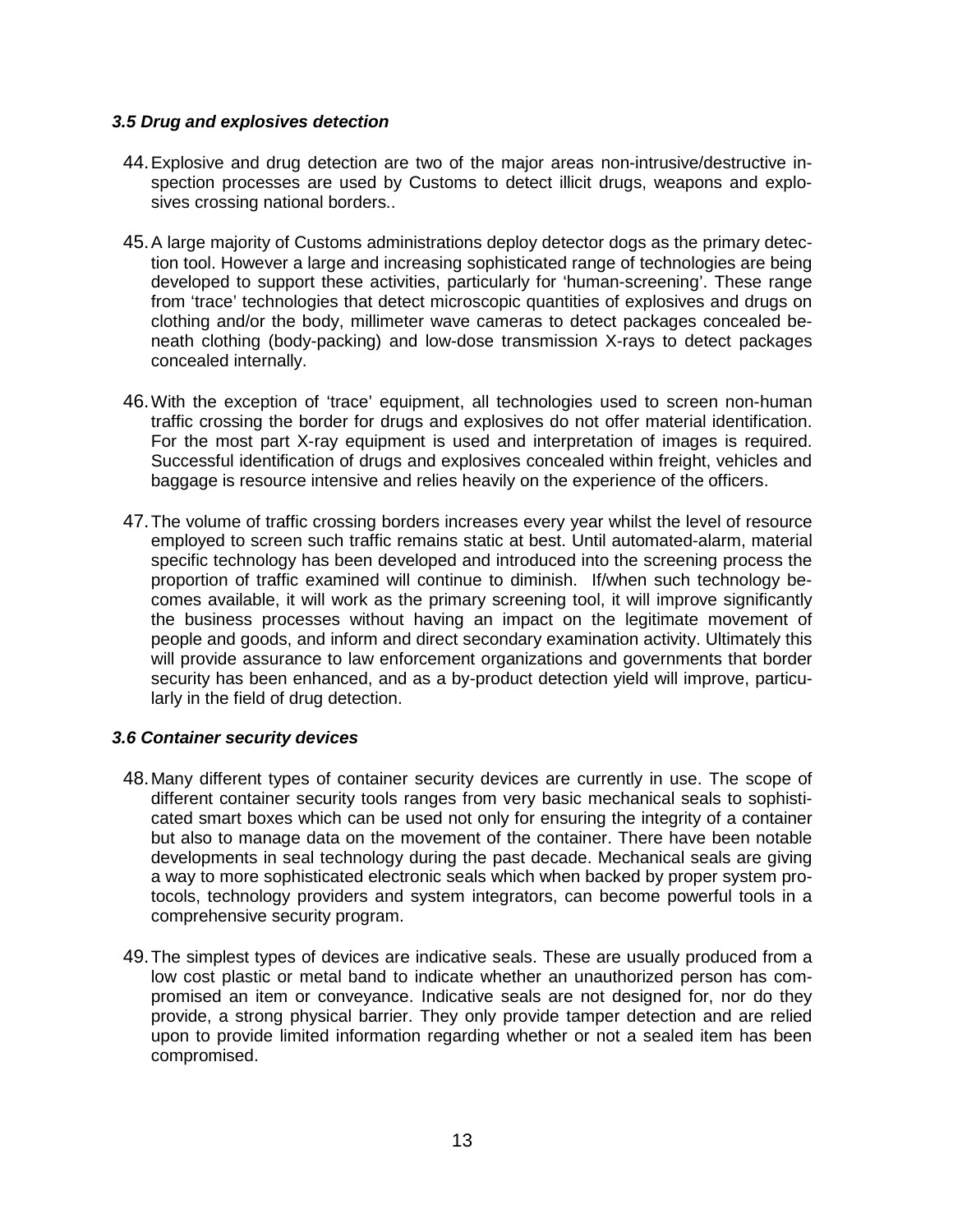- 50.The second type of widely used container seals is the barrier seal. These seals are designed to prevent unauthorized entry by barring or delaying access to a sealed container. Barrier seals are most often made of steel or other strong materials that make it difficult to break or open it. The objective of this type of seal is to slow down the access to a sealed area, provide tamper evidence and prevent unauthorized entry entirely. Sometimes barrier seals can also take the form of larger devices such as bar seals or bar locks.
- 51.Electronic seals are mechanical seals combined with specific electronic components. The result is a hybrid electronic seal that provides tamper evidence, physical security, and data management. This device can indicate electronically whether a conveyance has been opened and tampered with. These kinds of electronic devices use RFID or similar technologies as well as fiber optics. These devices are often compatible with GPS (Global Positioning System) and even cell phone technologies for a given application enabling tracking of the container at the same time.
- 52.An evolving application of these technologies is the 'smart box'. Whilst no widely accepted definition of a smart box exists, the trend is towards combining the above technologies (RFID, GPS and cell phone technologies) with sensors that may detect, for example, light and temperature, to create a flexible system that may identify the container's location, provide notification of any tamper alerts or change in status events and record these.
- 53.Even though container security devices increase tremendously container integrity and make unauthorized entry more difficult, they can not guarantee full integrity. Nearly all devices are vulnerable and with the right amount of time, tools, and opportunity, devices can be tampered with allowing undetected entry. However, the latest technologies on the market including high-tech features with data management abilities make unauthorized entry into a container or a sealed area much more difficult and detectable than indicative seals.

## <span id="page-13-0"></span>*3.7 Track and trace*

- 54.In distribution and [logistics](http://en.wikipedia.org/wiki/Logistics) [tracking](http://en.wikipedia.org/wiki/Tracking) and [tracing](http://en.wikipedia.org/wiki/Tracing) is widely used. It incorporates processes for determining the current and past locations (and other information) of a unique item or property. This concept can be supported by means such as GPS reckoning for identifying the position of vehicles and containers that may be of interest.
- 55.Typical Customs application of track & trace is to identify where a product was "diverted" from its intended course, or where a fake product was introduced. Sometimes sensitive food or pharmaceutical products need to be recalled if a safety issue is discovered or suspected and the track & trace system will help to locate the consignments. Identification by shipment documentation [\(delivery order,](http://en.wikipedia.org/wiki/Delivery_order) [bill of lading,](http://en.wikipedia.org/wiki/Bill_of_lading) etc), package [labeling,](http://en.wikipedia.org/wiki/Label) [bar codes,](http://en.wikipedia.org/wiki/Bar_code) and [RFID](http://en.wikipedia.org/wiki/RFID) tags is commonly used.

56.Some of the benefits of a track & trace system include:

- improved time management;
- reduced delivery times;
- shortened intervention system response times in the event of an accident;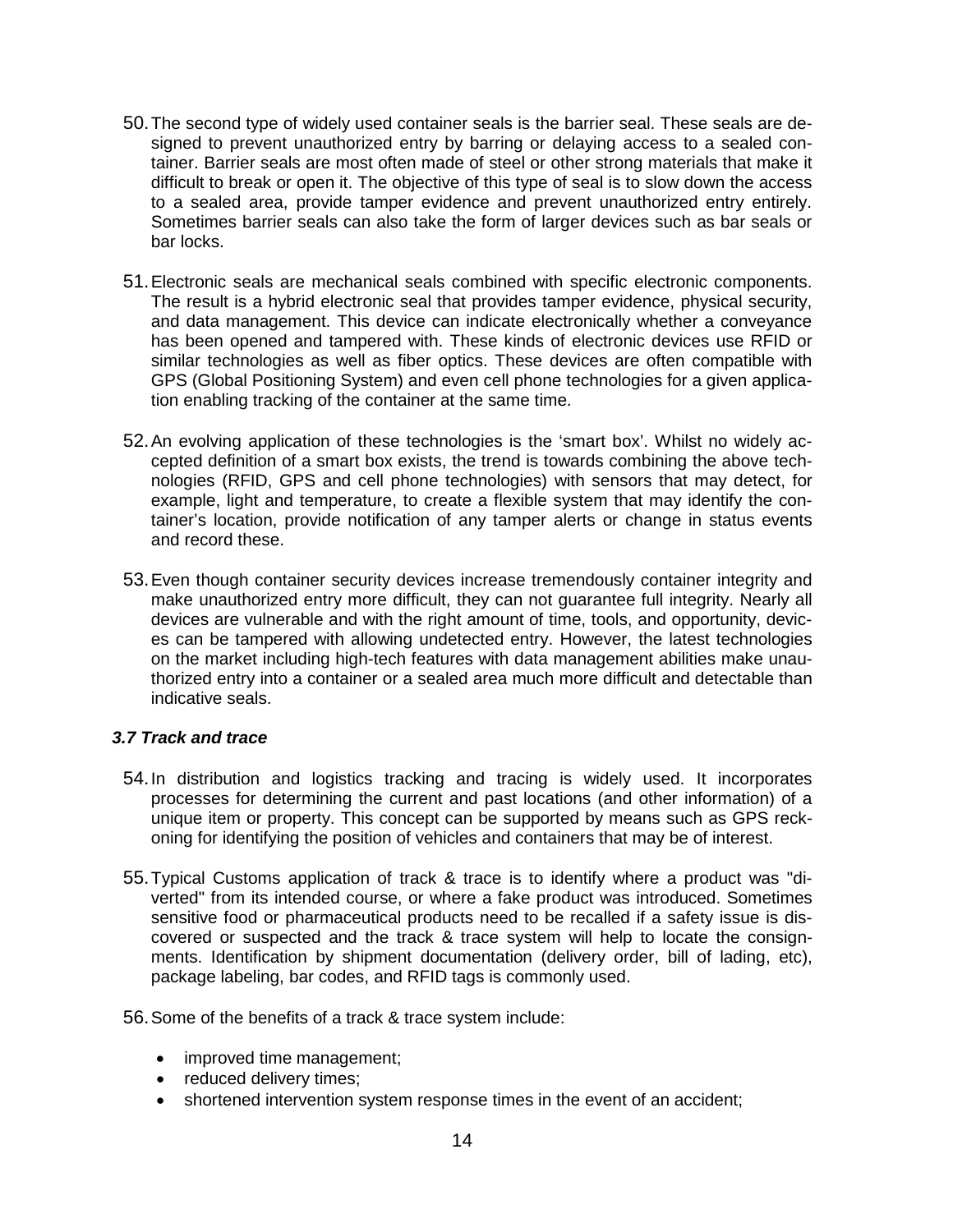- speed up processing times for releasing guarantees and cut bank charges;
- reduced number of roadside checks and certification disputes when goods reach their destination;
- controlled trade flows and transit statistics;
- and protection of the national economic area.

#### <span id="page-14-0"></span>*3.8 Tax and document security*

- 57.With the growth of international trade, a corresponding growth in the amount of illicit activity is also occurring. One area of growth has been document related fraud. For many developing countries trade taxes are central to the national economy and tax and document fraud have become major national concerns. In addition to the developing countries, many advanced countries argue that they lose vast amounts of customs duties and taxes due to such phenomenon as double invoicing.
- 58.Therefore, the prevention of tax and document fraud has become a higher priority for Customs administrations. Electronic procedures have been introduced by an increasing number of administrations to reduce the opportunity to tamper with paper documents. Such procedures make the forging and lodging of documents more difficult, but paper remains the main document of transaction in many parts of the world. Therefore there remains an insatiable need to develop techniques and technologies that can be deployed to detect fraudulent documents.
- 59.In addition to the commercial and fiscal considerations, fraudulent documents also raise different security concerns with regard to both goods and passengers. Passengers with false travel documents such as passports and visas are becoming a growing problem for Customs administrations as many of them are also dealing with immigration and wider national security concerns. The increasing amount of certificate fraud also poses a threat to flora and fauna making document security also an issue from environmental, quarantine and public health perspectives.
- 60.The market for technical equipment designed to enhance document security and enabling the detection of fraudulent documents is advanced and well-developed. New innovations constantly enter the market to suppress the forging of documents. At the same time these same products facilitate the work of frontline officers in detecting fraudulent documents. These new innovations include, for example, new signature and verification technologies that can be used in cargo validation and counterfeit detection as well as different human feature scanners to be used for passenger verification.
- 61.Even though some of the latest high-tech equipments in the field of document security still require substantial capital investment, there are plenty of inspection technologies that are not necessarily expensive and can bring about substantial economic gains in recovered revenue and enhanced security. Besides technical equipment, many administrations are increasingly investing in training with regard to document control. More skilled officers with enhanced knowledge of the latest trends are better able to detect anomalies and fraud.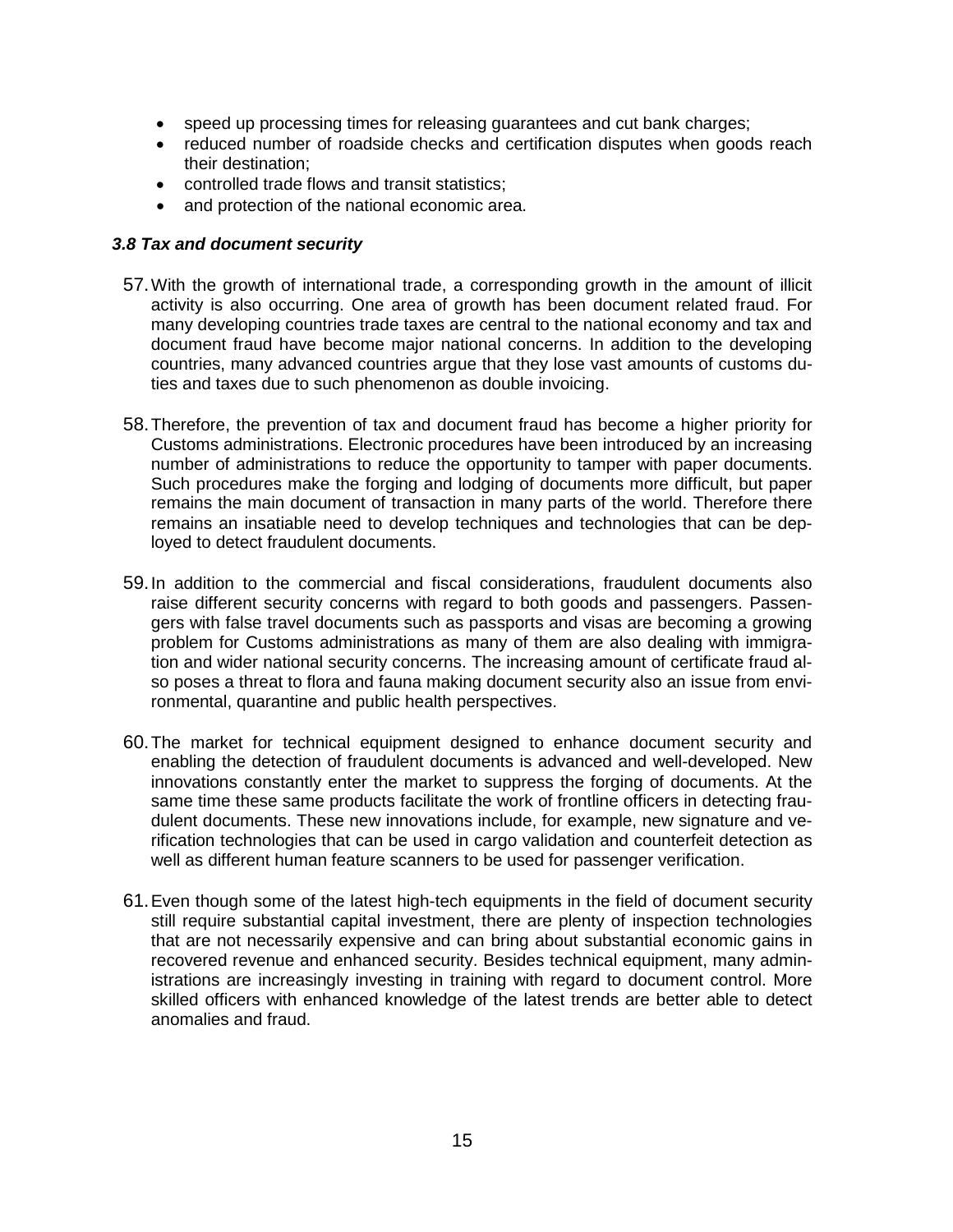# <span id="page-15-0"></span>**4. Conclusion**

- 62.Building on the success of the annual WCO ICT Conferences and the demand from Members, the WCO Secretariat has decided to organize its first Technology and Innovation Forum on 5 – 6 November 2009. The rapid growth of different inspection technologies has created a need for this kind of event to enable the Members to have a platform to discuss questions relating to the "hardware" side of technology.
- 63.The Forum brings together the latest know-how of inspection technologies from the Customs as well as from the Technology sector. The Conference part of the Forum addresses some of the emerging challenges Customs administrations face at the border and how technology and innovation can be used to tackle these challenges. It is also set to address some of the existing challenges the WCO Members face with the use of the technical equipment and inspection technologies as well as to enable them to share best practices.
- 64.The Exhibition running simultaneously with the Conference gives Customs representatives a chance to meet a wide spectrum of public and private sector technology vendors and suppliers and enable them to learn more about the latest product innovations on the market. For technology vendors the Conference provides an excellent chance to display their latest products and converse with Customs administrations who may wish to procure their products or discuss new and emerging areas of risk for which they may be seeking technology solutions.
- 65.The aim of the WCO Secretariat is make the Technology and Innovation Forum into an event where Customs administrations and technology vendors gather together on a regular basis to exchange views and best practices. Even though inspection technologies do not necessarily change as rapidly as ICT systems, the wide variety of different technologies together with dynamic research and development efforts have created a need to turn the Forum into an annual event. As in case of the ICT Conferences, the aim is to enlarge the scope of the event and to have different administrations host it.

# <span id="page-15-1"></span>**5. Bibliography**

Bond, E.J., "Factors Affecting Residue Accumulation", Manual of Fumigation for Insect Control, FAO Plant Production and Protection Paper 54, FAO, 1984, available at <http://www.fao.org/docrep/X5042E/x5042E07.HTM#Factors affecting residue accumulation>

International Atomic Energy Agency, "The International Basic Safety Standards against Ionizing Radiation and for the Safety of Radiation Sources", Safety Series 115, 1996, available at [http://www-pub.iaea.org/MTCD/publications/PDF/Pub996\\_EN.pdf](http://www-pub.iaea.org/MTCD/publications/PDF/Pub996_EN.pdf)

World Customs Organization, Revised Kyoto Convention, June 1999, available at http://www.wcoomd.org/Kyoto\_New/Content/content.html